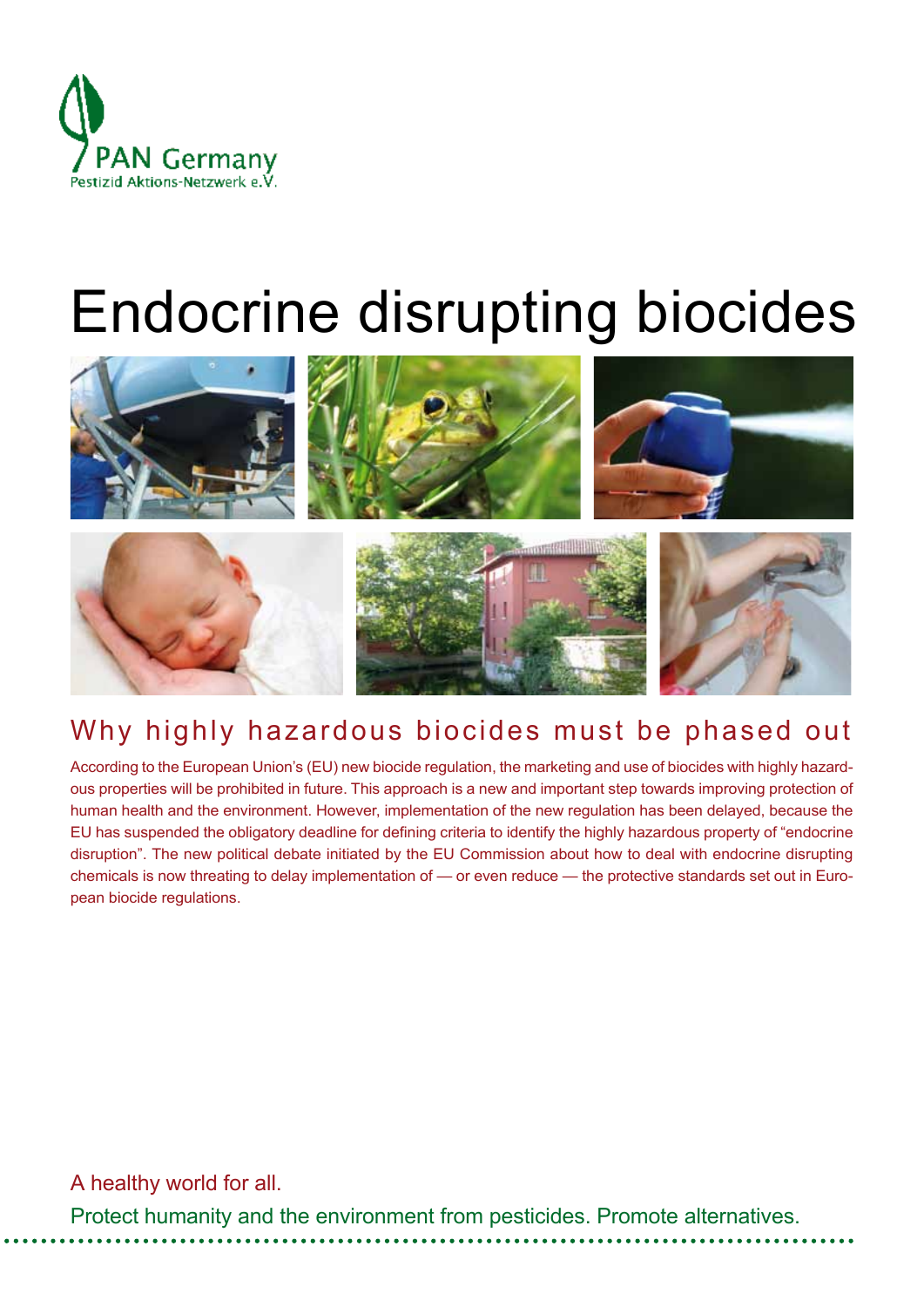# The use of biocidal products

#### **Biocidal products combat harmful or unwanted organisms and, because of their properties and uses, may pose a threat to human health, animals, and the environment.**

In order for biocidal chemicals to fulfil their intended function, they must be bioavailable. Biocidal products are generally only rarely applied in closed systems. As a result, the substances enter the environment, leading to exposure of humans, wildlife, and ecosystems<sup>1</sup>. Consumers come into contact with biocides in daily life in numerous ways – in private households, during leisure activities, or at work. Biocides can be found in antiseptic hygiene products, in antibacterial cleaning products, in insect sprays, or in chemicals used as wood preservatives or to protect products against insects, fungi or algae (see box 1). By July 2011, some 35 000 biocide products were registered as being available on the market in Germany alone<sup>2</sup>; there are an estimated 50 000 such products on the market in the entire EU. In addition, a very large number of "treated articles" are on the market. This term refers to all mixtures or goods that are produced with the help of biocides or have been treated with biocidal chemicals. Biocidal treatment can be applied to preserve the article itself; some examples are in-can preservatives for paints or insecticides applied to moth-proof wool carpets. Goods can also be treated with biocides to achieve a special function such as reducing bacterial growth for hygienic reasons in the case of performance clothing or articles used in offices and kitchens<sup>3</sup>.

# Ending the use of highly hazardous biocides

**Since EU Directive 98/8/EC entered into force in 1998, all biocidal products must undergo an authorisation process prior to becoming available on the market in the EU. This Directive was replaced by EU Regulation 528/2012/EC in September 20134 . According to the new regulation, active biocidal substances with special, highly hazardous properties are to be excluded from further use.** 

If a specific substance fulfils one of the criteria defined in the regulation (see box 2), then it can no longer be used in biocidal products or in goods treated with biocides that are placed on the market in the EU. If no chemical or non-chemical alternatives are available, then an exception to this prohibition can be granted, under certain conditions, for five years. Multiple extensions of this period are possible. Applicants are not required to present substitution plans for these substances.

To date, however, uniform criteria for identifying endocrine disrupting biocides (EDs<sup>I</sup>) are lacking. The EU Commission was to have defined such criteria for both biocides and pesticides by December 2013. Despite four years of discussion about proposed criteria, the EU Commission failed to meet this deadline, which is spelled out in the relevant regulations. Instead, it spent considerable time addressing another question, namely, how a "horizontal" concept could be realized that would then apply to all relevant areas of EU law, including the industrial chemicals regulated by REACH, as well as cosmetics, pharmaceuticals, etc. The Commission published a roadmap that encompasses public consultations followed by assessment of the socio-economic impacts of various options that not only involve the ED criteria but also include regulatory procedures<sup>5</sup>. Environmental organisations from all over Europe criticise this delay and the fact that the discussion about how highly hazardous biocide and pesticide substances are to be regulated and banned in some cases has in effect been reopened<sup>6</sup>.

Exposure to endocrine dis ruptors in early and sensitive stages of development can lead to irreversible damage in later life.



#### Box 1 **Biocidal products…**

**… are intended to** destroy, deter, render harmless, prevent the action of, or otherwise exert a controlling effect on any harmful organism by any means other than mere physical or mechanical action.

**… consist of, contain, or generate** one or more active substances. A treated article with a primary biocidal function is also considered a biocidal product.

… **are** pest control products such as rodenticides or insecticides, disinfectants; preservatives for plastic, leather, or textiles; substances for preserving masonry or wood; antifouling products for ships, etc.

I ED is the abbreviation for endocrine disruptor; EDCs stands for endocrine disruptor chemicals.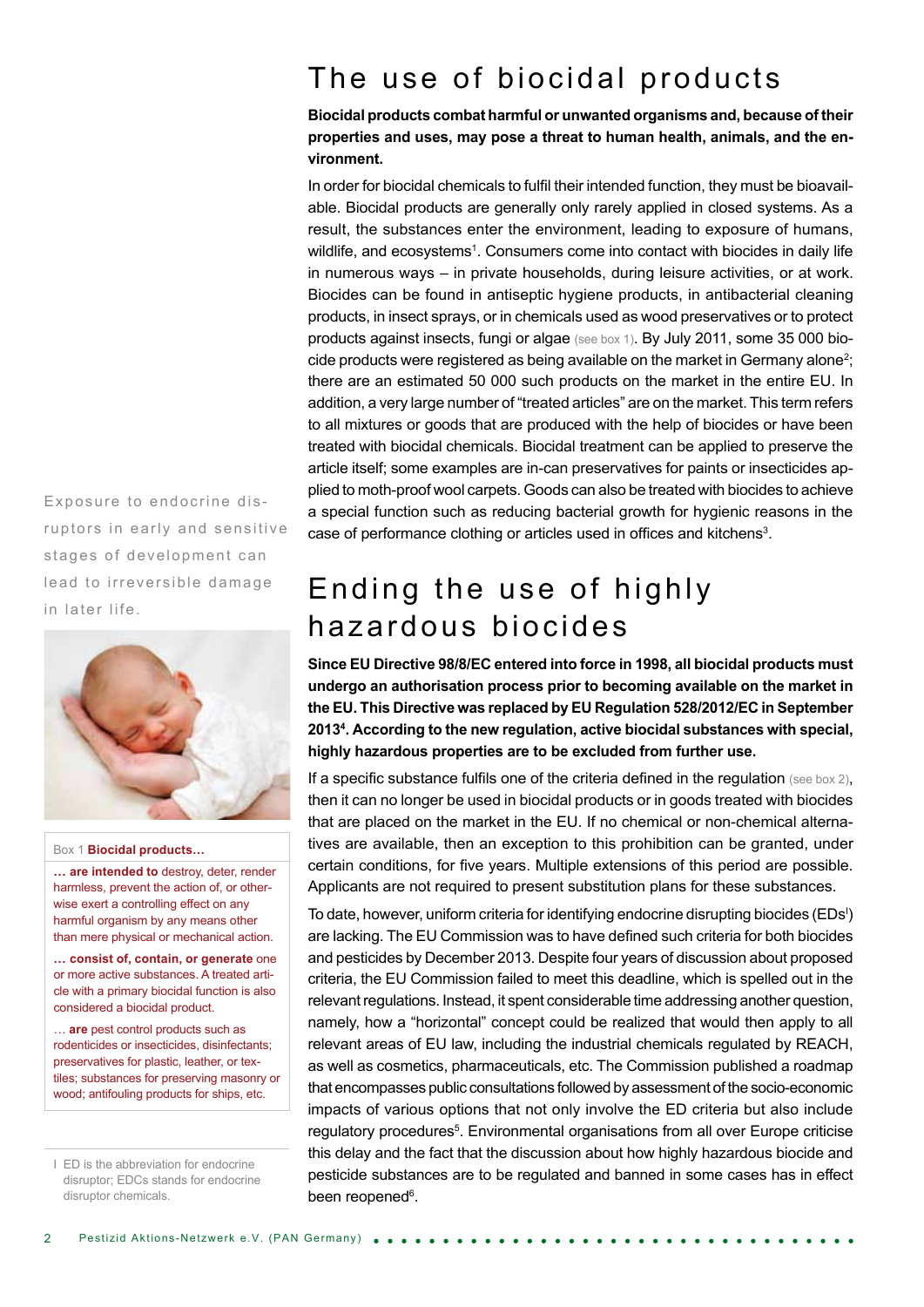# Hazard approach – learning from experience

The hazard approach aims to ensure that highly hazardous biocides and pesticides are banned from future use. In contrast to the classic risk approach, regulatory decisions that are based on this perspective do not take the potential for exposure to a specific substance and the probability of occurrence of negative effects into account. The hazard approach was supported by all EU bodies involved as a solution to various problems associated with the classic risk approach. Numerous examples from the past demonstrate that the usual risk assessment processes for regulating the use of chemicals are often inadequate in protecting human health and the environment and fail to meet the precautionary principle set out in EU law. Risks are frequently underestimated and decisions about threshold values or rules for use are often corrected only in part or after long delays. Just two examples are the endocrine-disrupting insecticide DDT or the antifouling agent TBT, which causes imposex (male sexual organs on female snails).7

Risk mitigation measures are not always effective in reducing exposure to an acceptable level. Some measures, for example, prove to be impossible to implement, leading to inappropriate use, poisonings, or accidents. As a result, the United Nation's (UN) Food and Agricultural Organisation (FAO) has recommended, since 2006, a step-wise end to the use of highly hazardous pesticides<sup>8</sup>. A further issue is in some cases the possibility that no threshold value exists for some substances, since even the smallest concentration can have negative effects. These aspects apply especially to biocides and to endocrine disruptors.

## Biocide impacts – inadequate data

A further argument that supports the phase-out of highly hazardous biocides are the considerable gaps in existing data that make it difficult to assess the actual exposure of humans and the environment to these chemicals and the resulting impacts. Overall, the data on marketing, application, and exposure of the environment and humans to biocides is inadequate.<sup>9</sup> EU legal provisions on biocides do not require that such data be collected regularly and systematically. Rather, member states are only required to report to the EU Commission on the status of implementation of the biocide regulation every five years. Numerous biocides have to date not been subjected to an assessment of the validity of their approval within the context of the review programme for biocides that have been on the market before May 2000. As a result, the state of knowledge about the potential hazards and exposure levels differs considerably for various substances. It is expected that the review programme will not be completed until 2024<sup>10</sup>.

Exposure assessment for biocidal substances is highly complex. The EU Regulation on biocides lists 22 different types of uses of biocides, and an active substance can be approved for one or more of these types of products. Consequently, people and the environment can be exposed to a specific substance from various sources. In the course of the approval procedure, only one formulated product is examined as an example, and exposure scenarios are assessed on this basis. As a rule, the product that is assessed in this way is suggested by the applicant. With respect to use of these products, it must be taken into account that many are used by laypeople; moreover, there is a lack of harmonised standards for best practices in professional areas of use.

#### Box 2 **Exclusion criteria for higly hazardous biocides** (according to Art. 5(1), (EC) 528/2012

**CMR substances:** carcinogenic or mutagenic or toxic for reproduction, Cat.1a and 1b\*

**PBT substances:** persistent and bioaccumulative and toxic\*\*

**vPvB substances:** very persistent and very bio-accumulative\*\*

**Endocrine disruptors:** According to the EU Commission's Regulation on biocidal products and pesticides, criteria pertaining to EDs were to have been defined by 14 December 2013.

Interim criteria are: a) the combination of criteria C and R (carcinogenic and toxic for reproduction, Cat. 2\*); b) the combination of toxic for reproduction (R, Cat. 2\*) and evidence of having toxic effects on endocrine organs (e.g., the thyroid)

\* Substances that have been classified according to Regulation 1272/2008/EC (CLP) or are equivalent to such a classification

\*\* According to Regulation 1907/2006/EC, annex XIII

Six out of twenty-four biocides that are potentially relevant with respect to the drinking water supply<sup>24</sup> contain active substances that are possibly endocrine disruptive: 2-Phenylphenol, Diuron, Carbendazim, Cyproconazole, Tebuconazole and Thiacloprid.

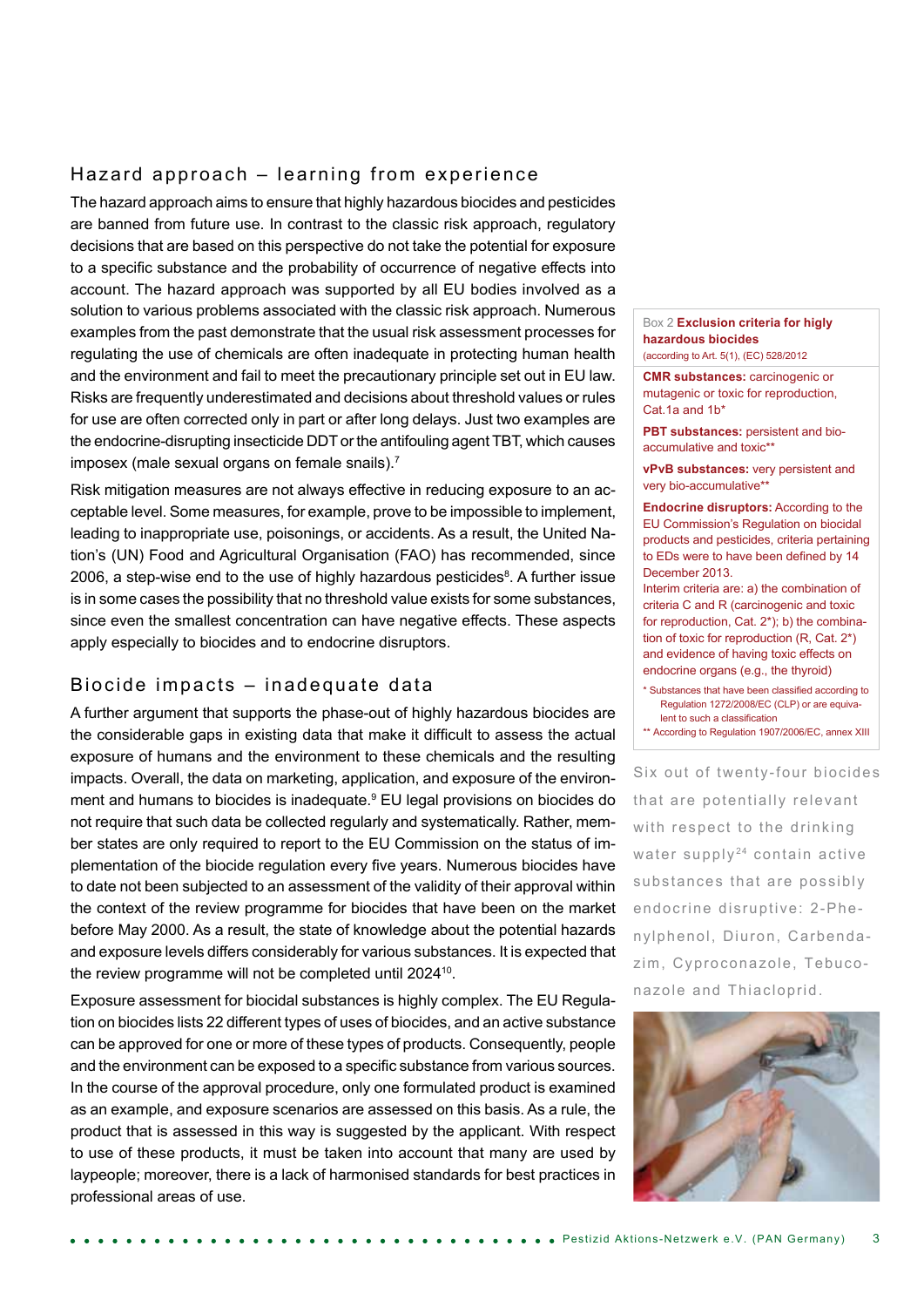Especially problematic is the lack of risk analysis of biocide-treated goods. Applicants are also only required to supply information on whether an active substance or a biocidal product is intended be used to produce or treat other articles. The numerous actual treated goods are not assessed with respect to the effectiveness of the biocide treatment and its potential risks. This is a key weakness in current biocide law. As a result, data is not available on how quickly and to what extent biocides are, for example, washed out of textiles following specific kinds of antibacterial fabric treatment, or are released from treated furniture or carpets, released from building facades with protective coatings by precipitation, or are released into the environment in the process of disposing of treated products. A few studies of such processes have been conducted by governmental authorities or independent institutes; the results offer evidence of in part significant levels of released active substances from treated articles.<sup>11,12</sup> Also lacking is data on what treated goods are available on European markets and in what amounts.

Moreover, even when use of a highly hazardous biocide (e.g. a wood preservative) has been prohibited in principle, if an exception to this ban has been granted in one EU member state, wood or furniture treated with the biocide can be imported into other member states. Whether and when this gap in EU law will be addressed is unclear.

To sum up: considerable gaps with respect to both data and the legal provisions are evident, which make it difficult to assess the actual extent of exposure risks for humans and the environment for specific substances.

## Endocrine disruptors (EDs) – a global threat

In European regulations on biocides and pesticides, endocrine distruptiveness is considered one of chemicals' highly hazardous properties. The UN's World Health Organisation (WHO) and its Environmental Programme (UNEP) have called the impacts of endocrine disruptors a "global threat"13. Scientific evidence links exposure to endocrine disrupting chemicals to spiralling rates of hormone-related cancers such as breast or testicular cancer, fertility problems, diabetes and obesity as well as learning and behavioural problems in children. Exposure also disrupts the hormonal systems of wildlife.

Special characteristics of many EDs make it difficult or even impossible to determine the no-effect level of exposure or supply evidence of monocausal relationships between exposure and damage. In studies conducted to date, low-dosage effects, non-monotonic dose-response relations, development-related susceptibilities, delayed effects and effects that transcend generations as well as combination effects due to exposure to several substances have been observed. Moreover, current test procedures yield information on only some of the possible endocrine disrupting effects<sup>14,15,16</sup>.

The costs that emerge as a result of these negative impacts, such as the loss of biodiversity, are difficult to calculate. The Nordic Council of Minister has calculated that the health-related costs for damage to male reproductive organs alone (e.g. testicular cancer, infertility) amount to several hundred million euros per year in the EU<sup>17</sup>. According to another study, if only a small portion of endocrine-related cancers, diabetes, obesity, and infertility could be avoided by reducing human exposure to endocrine-disrupting chemicals, then health-care costs in Germany alone could be reduced by about five billion euros<sup>18</sup>. Besides the personal suffering of those people affected, such socio-economic costs are a further weighty argument in favour of avoiding the impacts of those endocrine-disrupting substances that have been identified by implementing effective bans and substitution measures.

#### Box 3 **WHO/IPCS definition**

"An endocrine disruptor is an exogenous substance or mixture that alters function(s) of the endocrine system and *consequently causes adverse health effects* in an intact organism, or its progeny, or (sub)populations.

A potential endocrine disruptor is an exogenous substance or mixture that possesses properties that *might be expected to lead to endocrine disruption* in an intact organism, or its progeny, or (sub)populations." (WHO/IPCS, 2002)



Wood preservatives are released into the environment during application and washout. Tests show that when people who have not been trained in appropriate procedures paint a fence, as much as 6 % of the active substance propiconazol is released into the environment due to drippage (see note 1).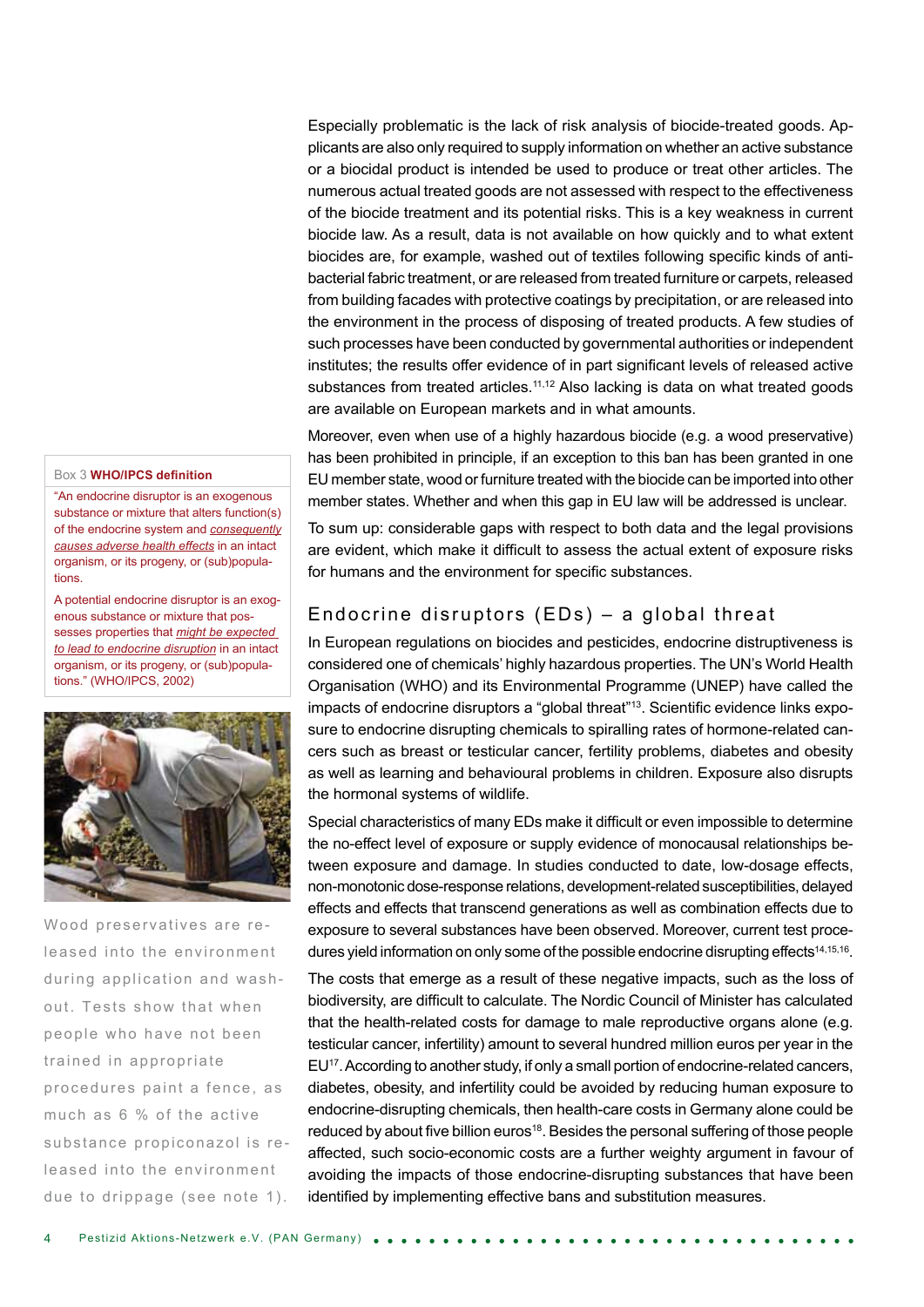## Identifying endocrine-disrupting biocides

In principle, the aim of establishing a harmonised, uniform procedure for identifying endocrine disruptors, independent of whether they are used as biocides, pesticides, industrial chemicals, or for other purposes is a positive development. However, we must clearly distinguish between identification, on the one hand, and regulation after identification has occurred, on the other. Provisions for regulating biocides and pesticides have already been passed by the respective legislative bodies and must be implemented as agreed. According to these rules, biocides with endocrine-disrupting properties are subject to the exclusion process if they "are considered as having endocrine-disrupting properties *that may cause* adverse effects in humans or which are identified in accordance with Articles 57(f) and 59(1) of Regulation (EC) No 1907/2006 as having endocrine disrupting properties" (see 528/2012/EC, Art. 5 (1)(d)). Reference to REACH means that not only the protection of human health is considered but also probable environmental damage, since according to REACH EDs are substances "for which there is scientific evidence of *probable* serious effects to human health or the environment". Biocide and pesticide regulations differ with respect to this part of the text.

The text of the regulation also emphasizes (see underlined text) that the exclusion process applies to both substances for which the negative impacts have been proven and those for which the impacts are considered possible or probable. The biocide regulation thus establishes an unequivocal framework, that is, a legally-binding definition of which ED biocide must be subject to regulation. This definition is comparable to the complete WHO/IPCS definition established in 2002 (see box 3)<sup>19</sup>.

In general, categorisation should follow various levels of the strength of evidence. Due to the very diverging levels of eco-toxicological data on biocides, a third class of ED candidate substances must be established, for which there are indications of endocrine-disruptive properties, but where the evidence does not as yet suffice to justify classification in categories 1 and 2. For those who are granted authorisation, this third category would have to be linked to the requirement that further data be generated that verify or disprove endocrine hazards. Compared to the suggestions presented by the EU Commission (see ref. 5), this is equivalent to option 3, in which a distinction is made between confirmed, suspected, and potential EDs (based on the hazard approach, which means without risk-related criteria such as potency). The current interim rules on identifying endocrine-disrupting biocides (see box 2) must be replaced by a three-tiered classification system as soon as possible. The interim criteria are inadequate and should have been replaced by December 2013 at the latest. They only take into account chemicals that are potentially carcinogenic or toxic for reproduction. Other possible endocrine-disrupting effects on the brain or metabolism that may promote behavioural disorders, diabetes, or obesity are not included (see position of the public consultation of the EDC-free Europe campaign at www.no2hormonedisruptingchemicals.org/en).

## Biocides that are potentially endocrine disrupting

According to an investigation conducted by PAN Germany in October 2014, about 10% of the biocides which have been submitted for notification or already authorised within the framework of the review programme are found in selected priority lists or survey studies as possible EDs (see table). Because of the limited number of references and existing gaps in data on many biocides, this proportion is presumably higher.

| Table PAN Germany list of potentially<br>endocrine-disrupting biocides<br>(October 2014) |                                                    |                                   |
|------------------------------------------------------------------------------------------|----------------------------------------------------|-----------------------------------|
| <b>Biocid substance</b><br>(incl. CLP<br>classification)                                 | <b>Product type (PT)</b><br>(Annex V, 528/2012/EC) |                                   |
|                                                                                          | authorised                                         | notified                          |
| Abamectin (R2)                                                                           | 18                                                 |                                   |
| <b>Bendiocarb</b>                                                                        | 18                                                 |                                   |
| Bifenthrin (C2)                                                                          | 8                                                  |                                   |
| Boric acid (M1b)                                                                         | 8                                                  |                                   |
| Carbendazim<br>(C1B, M1B)                                                                |                                                    | 7, 9, 10                          |
| Chlorocresol                                                                             |                                                    | 1, 2, 3, 6,<br>9, 13              |
| Cypermethrin                                                                             | 8                                                  | 18                                |
| Cyproconazole<br>(R2)                                                                    | 8                                                  |                                   |
| Deltamethrin                                                                             | 18                                                 |                                   |
| <b>Diazinon</b>                                                                          |                                                    | 18                                |
| Diuron (C2)                                                                              |                                                    | 7, 10                             |
| Fenoxycarb (C2)                                                                          | 8                                                  |                                   |
| Fipronil                                                                                 | 18                                                 |                                   |
| lambda-<br>Cyhalothrin                                                                   | 18                                                 |                                   |
| Metam-Sodium                                                                             |                                                    | 9, 11                             |
| Permethrin                                                                               | 8, 18                                              | 9                                 |
| 2-Phenylphenol                                                                           |                                                    | 1, 2, 3, 4,<br>6, 7,<br>9, 10, 13 |
| Piperonylbutoxid                                                                         |                                                    | 18                                |
| Propiconazol                                                                             | 8, 9                                               | 7                                 |
| Pyriproxyfen                                                                             | 18                                                 |                                   |
| Tebuconazol (R2)                                                                         | 7, 8, 10                                           | 9                                 |
| <b>Terbutryn</b>                                                                         |                                                    | 7, 9, 10                          |
| <b>Tetramethrin</b>                                                                      |                                                    | 18                                |
| Thiacloprid* (C2)                                                                        | 8                                                  |                                   |
| Thiram                                                                                   |                                                    | 9                                 |
| <b>Triclosan</b>                                                                         |                                                    | 1                                 |
| Zineb                                                                                    | 21                                                 |                                   |
|                                                                                          |                                                    |                                   |

The list takes into account substances already approved or notified (pending) for authorisation within the review programme and one new substance' which are listed in at least one of the following references: EU priorities list (ED categories 1 and 2)<sup>2</sup> Mckinlay et al. 2008<sup>21</sup>, WHO/UNEP 2013<sup>9</sup>, Kortenkamp et al. 2012<sup>11</sup>, Swedish Chemicals Agency (KEMI) 200822, WRC PLC 201323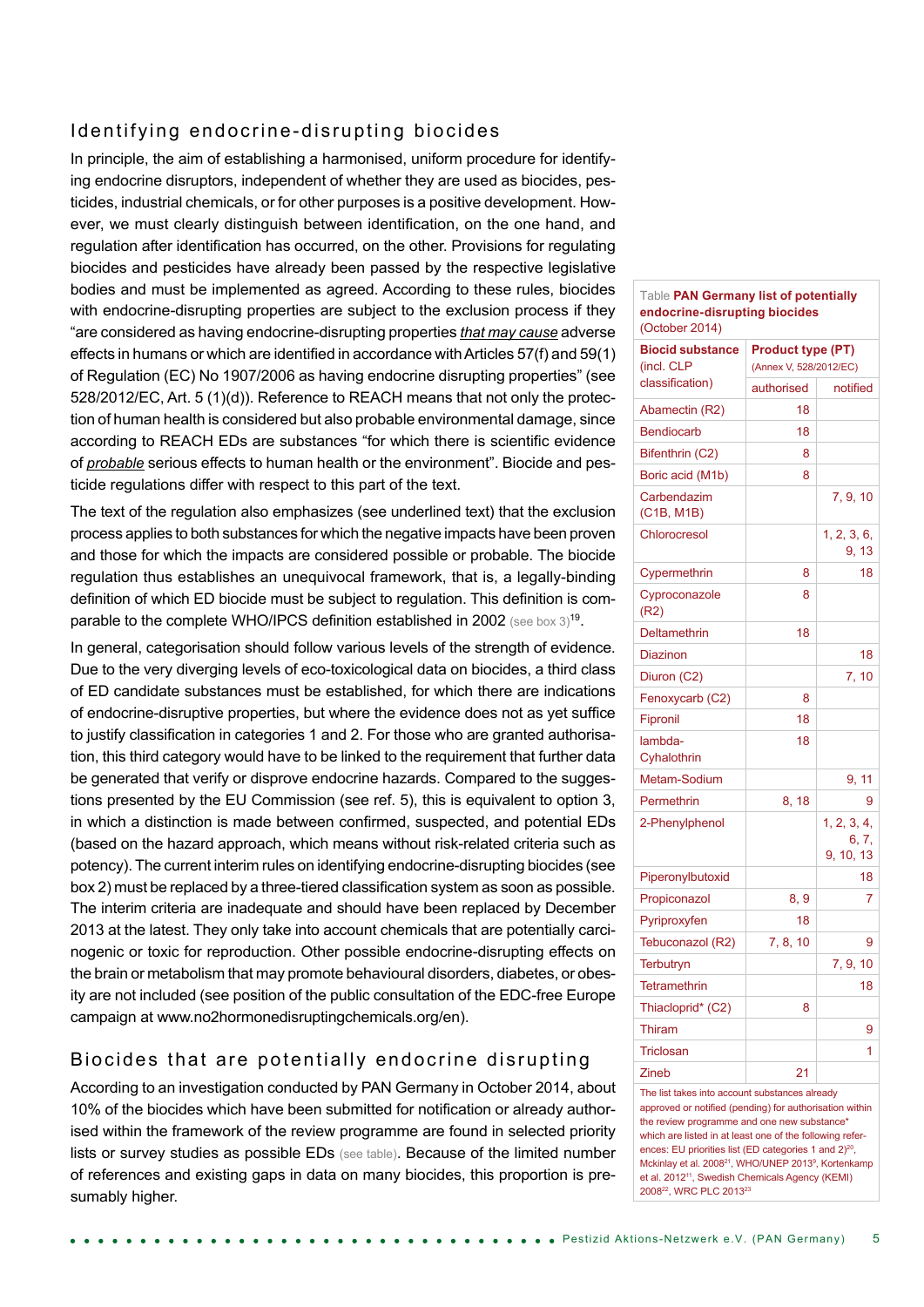No biocide under review has been classified as a C2+R2 substance and fulfils the first interim criterion for EDs. However, fenoxycarb and thiacloprid (both C2 substances) can be considered toxic for reproduction. Carbendazim und boric acid fulfil the CMR exclusion criterion, but nevertheless boric acid has already been approved for ten years and carbendazim has actually been evaluated as a potential candidate for substitution with possible approval of seven years. The insecticide abamectin and the wood preservatives cyproconazole and tebuconazole are classified as toxic for reproduction (R2). This would fulfil the second interim criterion, if in addition evidence of an endocrine-disrupting effect has been found during the assessment. Though the assessment reports indicate that insufficient data was provided to assess possible endocrine-disrupting effects, the substances have been authorized.

The urgent need for ED criteria set down by the EU Commission is underscored by various dossiers for biocides that have already been authorised. Rapporteur Ireland, for example, writes about zineb, an antifouling agent: *"…the anti-fouling should be*  further assessed with regards to its potential endocrine disruptor properties once further *guidance is available and preferably before the product authorisation stage"* (Assessment Report, December 2013). Referring to the insecticide deltamethrin, rapporteur Sweden writes: *"…due to limitations in the test guidelines available at the time, the potential for endocrine effects may not have been fully investigated. …the potential for endocrine disruption of deltamethrin is reconsidered when EU harmonised guidance is established based on the work and final conclusions of the EC work on defining criteria to identify endocrine disrupting substances"* (Assessment Report, Mai 2011).

While the EU Commission continues to delay implementation of the ED criteria, a growing number of biocides suspected of having ED properties are being authorised without at least being labelled as candidates for exclusion or substitution. When the EDC criteria are defined by the EU Commission, at the latest, the ED potential and thus the basis for deciding on authorisation of such critical substances should be reassessed.

# Assessment of alternatives and exceptions for highly hazardous biocides

The exclusion process is not similar to any classic ban on specific substances. Rather, the biocide regulation includes provisions according to which, under certain conditions, an exclusion candidate can be granted authorisation for a period of five years (see box 4). Biocide products that contain such a highly hazardous substance can only be authorised on a national level and only if the member state establishes additional measures to minimize risks, "to ensure that exposure of humans and the environment to that biocidal product is minimised". Such products may not be made available on the market for use by the general public (see Art. 19(4)). This is especially important because biocide products, in contrast to pesticide products, are freely available on the market and there are no requirements stipulating that qualified sales representatives must advise consumers.

The decisive factor in permitting exemptions is proof that no appropriate alternative substances or (non-chemical) methods are available (see Art. 5(2) of the biocide regulation). In other words, besides the three criteria for exemptions, two further decisive prerequisites must be fulfilled, in order for use of an identified exclusion candidate to be permitted for a limited time period and a limited geographical area: the confirmed non-substitutability of an active substance and the reduction of exposure to a minimum.



Sustainable use of antifouling surface-treatment products is not feasible, because the active substances they include are washed out. However, various biocide-free alternatives are available. Mechanical cleaning methods are especially effect as alternative in fresh water environments. A number of European countries have already enacted a general ban on use of antifouling products that contain biocides in inland bodies of water, among them Denmark, Sweden, and Great Britain (Umweltbundesamt, press release No. 47/2014).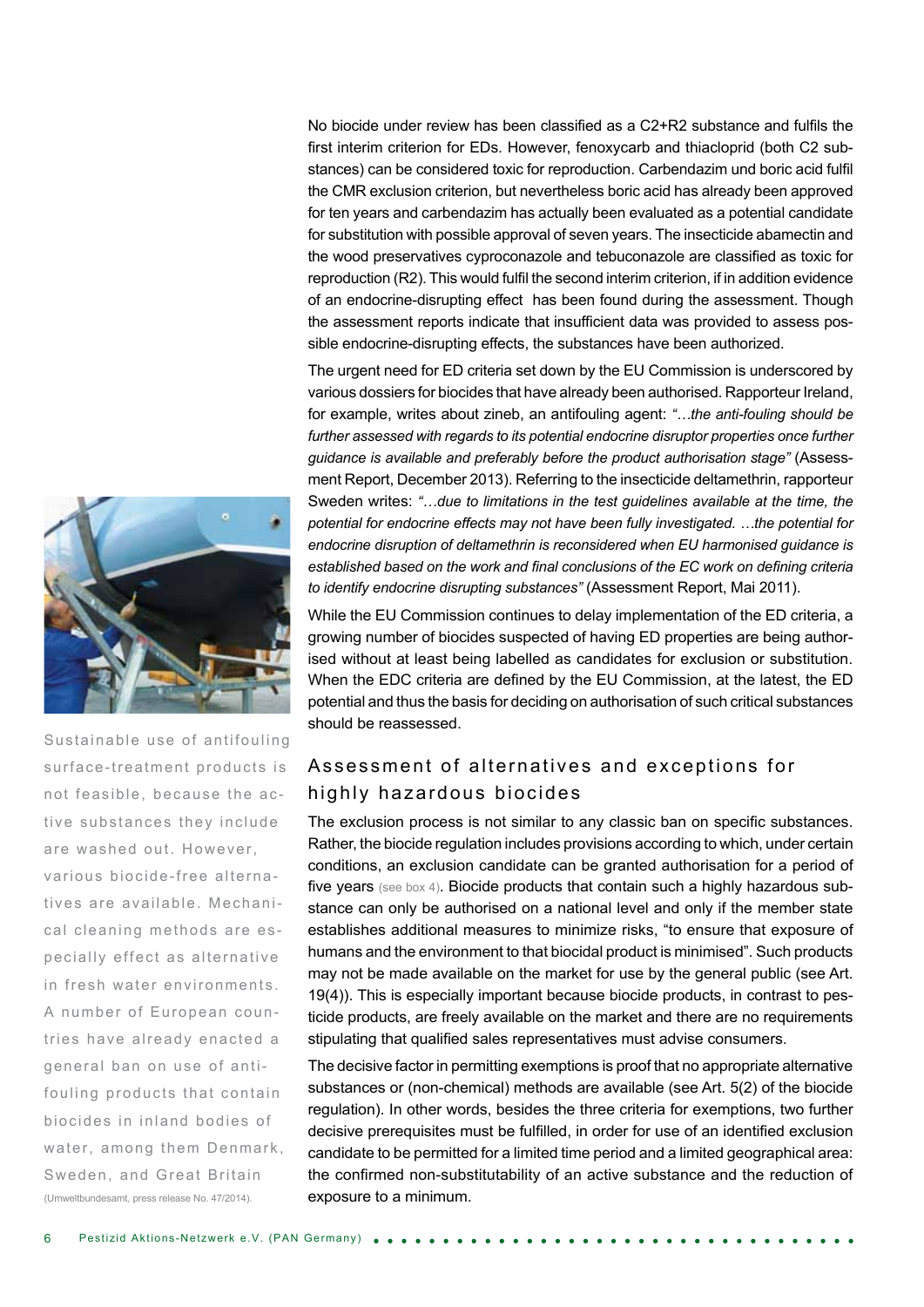In the EU Commission's roadmap on options for regulating endocrine disruptors, these decisive factors are not mentioned (see ref. 5); only the exemption criteria are referred to. The risk-based and socio-economic elements included in the criteria are presented by the EU Commission as options for other legislative bodies. PAN's position is that this view distorts the intention and the spirit of the biocide regulation.

While establishment of uniform identification criteria for endocrine disruptors is a worthwhile aim, the debate that has been initiated about standardising regulatory decision making across all areas of EU law is relevant for neither biocide regulations, nor for the rules on pesticides. Moreover, weakening or even abandoning the exclusion process and the hazard approach to EDs would have negative impacts on the regulation of all highly hazardous active substances. This would run counter to the goals of both regulations, which were agreed upon in a democratic policy-making process.

It would be useful if first experience could be gained with exemptions for biocides before extending this option to other regulatory spheres is considered. Such experience is lacking to date, in particular with respect to the controversial derogation C, which is very open to interpretation (see box 4). Here, weighing the effects of use or non-use of a substance with respect to the health impacts for humans and animals and the environmental effects in relation to the applications of biocides may be sensible if, for example, lack of protection against a specific pest that poses a threat to human health would affect an entire society. According to the biocide regulation, in order to protect a member state's cultural heritage, that state can be permitted the use of a specific substance without authorisation, as long as no alternatives exist (Art. 55(3)). But a ban on a cosmetic or pesticide product due to its endocrine-disrupting properties would threaten neither the health nor the cultural heritage of a society.

The availability of appropriate alternatives will contribute to systemical phasing out highly hazardous biocides. More important is the question of how comparative assessments are undertaken. Since several active substances have been notified for each kind of product type (see ref. 10), it is probable that alternative substances will be available. The availability of non-chemical processes must be included in the comparative assessment; moreover, savings with respect to external costs (e.g. for water suppliers) are to be included in the evaluation. Positive examples of the availability of non-chemical alternatives are product types 7 and 21 (see illustrations). Wherever necessary, special programmes can create incentives for further product innovation. Where alternatives are lacking, substitution plans should be developed that ensure that products containing highly hazardous biocides are phased out.

**PAN Germany advocates implementing the provisions of the biocide regulation, which entered into force in September 2013, without further delay, and also calls for introduction of criteria for identifying endocrine-disrupting biocides with a three-tiered classification system on the basis of the hazard approach. Decisions concerning special derogations should be based on plausible criteria within a transparent decision-making process and should be complemented by substitution plans. Innovative non-chemical alternatives to biocide use must be promoted. Exposure of human beings and the environment to highly hazardous biocides such as endocrine disruptors must be ended.** 

#### Box 4 **Derogations for approval of highly hazardous biocides**  (Art. 5(2), 528/2012/EC)

**"(a) the risk** to humans, animals or the environment from exposure to the active substance in a biocidal product, under realistic worst case conditions of use, is negligible, in particular where the product is used in closed systems or under other conditions which aim at excluding contact with humans and release into the environment;

**(b) it is shown** by evidence that the active substance is essential to prevent or control a serious danger to human health, animal health or the environment; or

**(c) not approving** the active substance would have a disproportionate negative impact on society when compared with the risk to human health, animal health or the environment arising from the use of the substance."



Thermal insulation composite systems without biocide coatings to prevent the growth of algae and fungi (PT 7) can be awarded the German environmental label "Blauer Engel". Within a short period, the number of products certified with this label rose from one to eighteen and the number of companies selling such products increased from one to eleven (RAL-UZ-140, / www.blauer-engel.de).